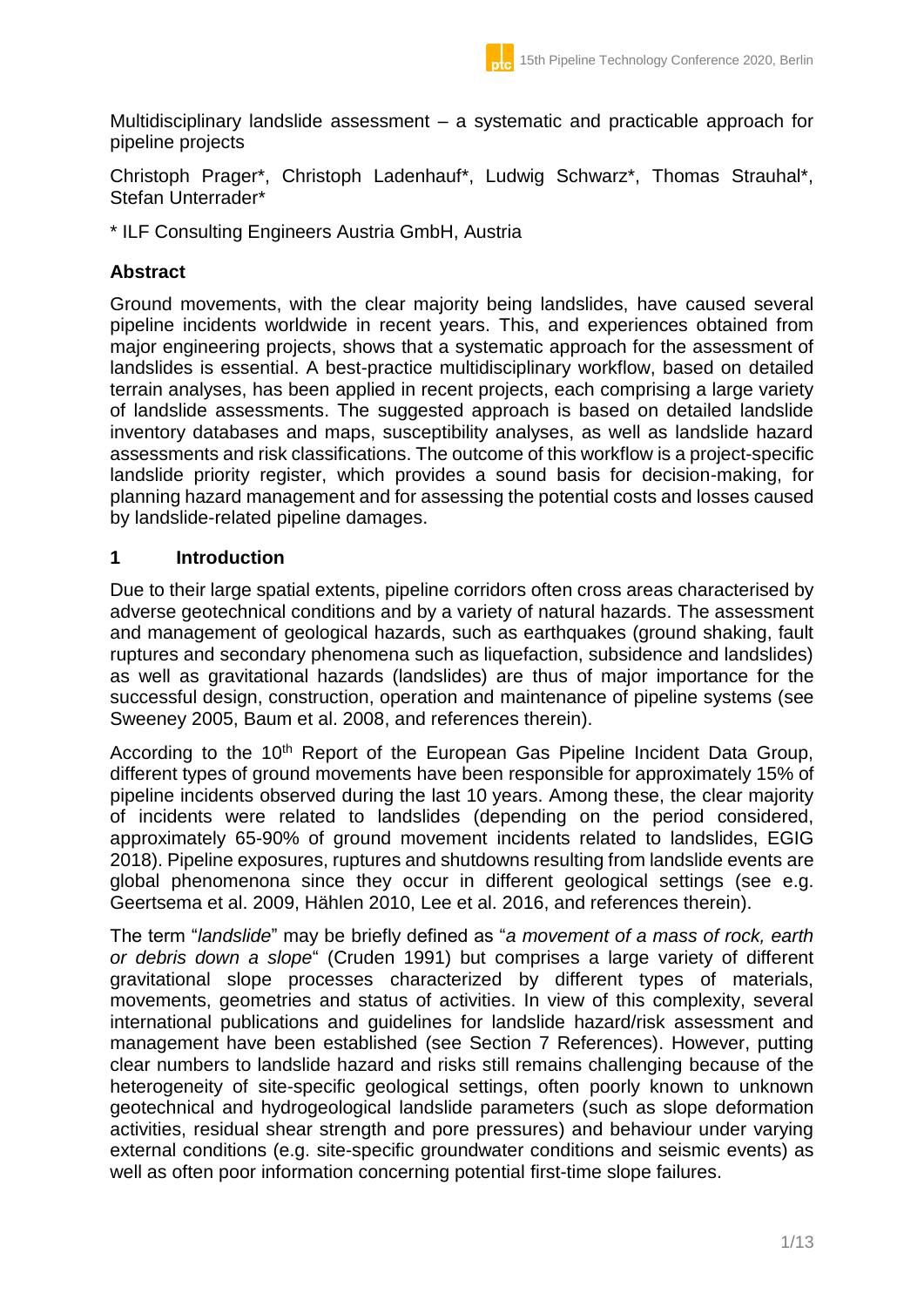This and experiences obtained from major engineering projects show that multidisciplinary approaches are essential for successful landslide assessments and for the design of appropriate mitigation measures. A best-practice workflow to deal with landslides along pipeline corridors, which has been applied in recent projects (each comprising a large quantity and variety of landslide assessments), is presented here. The suggested workflow is based on systematic terrain analyses comprising of i) compilations of landslide inventories, ii) susceptibility analyses of terrain units, and iii) landslide hazard assessments and risk classifications. The outcome is a projectspecific landslide priority register, which provides a sound basis for decision-making when defining hazard management, monitoring and maintenance plans.

#### **2 Landslide Inventories**

#### 2.1 General

Landslide inventory databases and maps document the landslide features and different descriptive landslide parameters in a project region. A comprehensive inventory dataset is a fundamental input for route optimisations (for example to avoid landslides to best possible extent) and for further landslide investigations (susceptibility, hazard and risk analyses).

Most commonly, qualitative (heuristic) approaches are used for landslide analyses, since quantitative (probabilistic) approaches require an increased amount and higher quality of input data (e.g. multi-temporal assessments and monitoring of landslide features, as well as hydrogeological and hydrological parameters). Empirical heuristic inventory maps depict the actual status of existing landslides, and thus enable identification of critical pipeline sections where further steps such as rerouting (to avoid certain landslide features), technical measures (removal and/or stabilisation of instable materials) or acceptance/monitoring may be required. However, these inventories do not provide information on future landslide activities or potential first-time failures (triggered e.g. by earthquakes, rainstorms or construction works). In this regard, susceptibility maps based on weighted statistical parameters are helpful indicators for landslide-prone pipeline sections (see Section 3).

For a comprehensive landslide inventory (and subsequent hazard/risk analyses), the following characteristics (attributes), at least, should be documented systematically:

- Location (from pipeline KP to KP, and location relative to the pipeline e.g. above, below, left/right lateral or atop centreline);
- Morphological setting (e.g. ridge geometries, longitudinal or side slopes, gully features, etc.);
- Types of landslide features (scarps, tension and shear cracks, gully head instabilities, toe bulges, source, transit and/or accumulation areas, etc.); important differentiation shall be made between displaced materials with potential for reactivations and "stable" features (e.g. ancient debris fans, rock fall deposits);
- Engineering geological classifications of materials (soils, rocks, rock masses incl. major discontinuities) according to international standards;
- Type of movements (fall, topple, slide, flow, spread, or complex), classification according to terminology by Cruden & Varnes 1996 and Hungr et al. 2012;
- Landslide depth (shallow, medium, deep seated; using different categories of depth classifications provided in literature), based on subsurface investigation/monitoring data and/or subjective ratings based on field observations;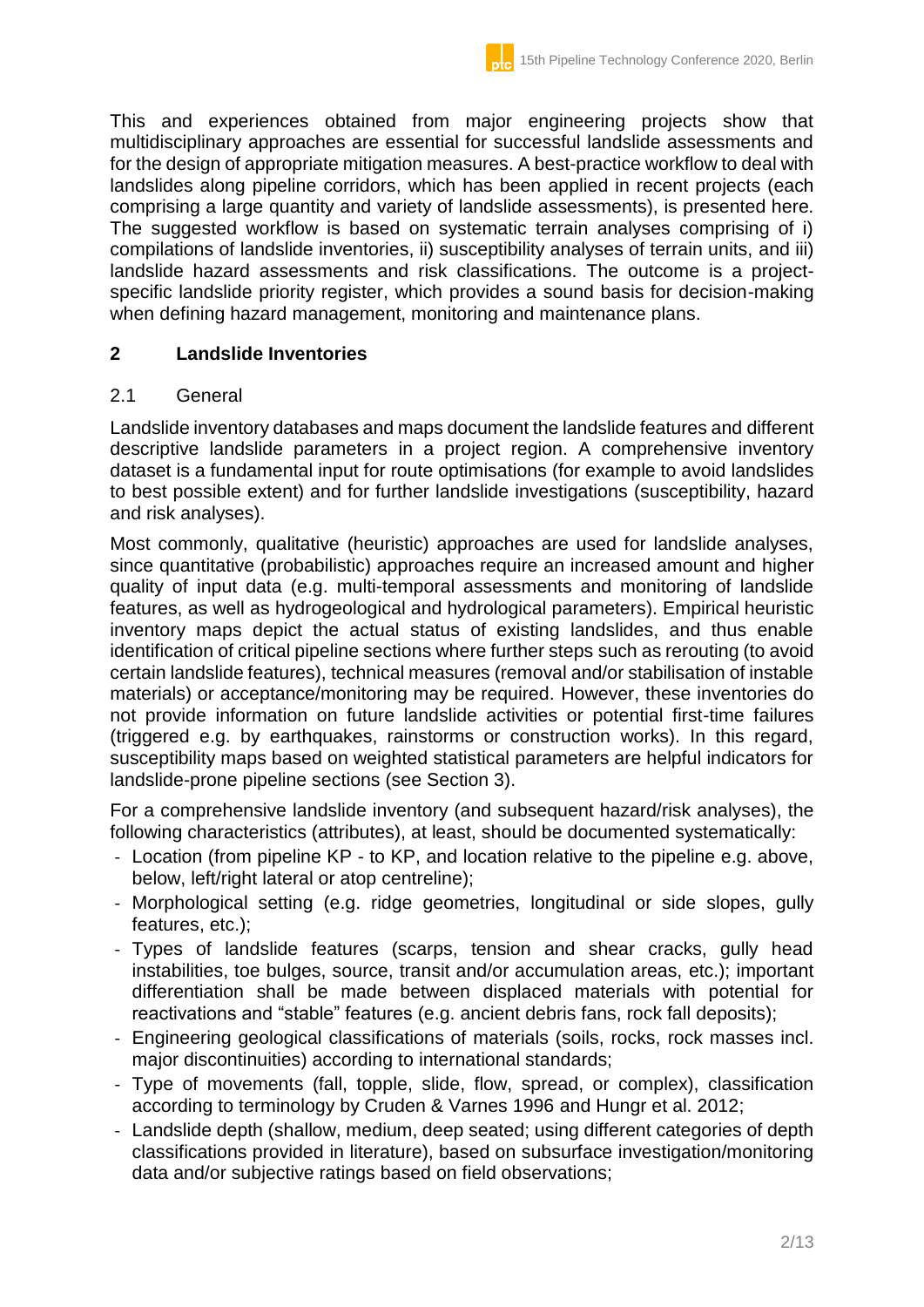- Status of activity (active, inactive, reactivated, stabilised, etc.) according to terminology given in Turner & Schuster 1996, based on monitoring data and/or subjective ratings based on field observations; plus information on whether first-time failures or reactivated features, date/time of historic events, and whether constantly (e.g. creeping some mm/cm per year) or episodically active with increased displacements (e.g. some cm/dm per months, accelerated/triggered for example by snowmelt, intense rainfall and/or earthquakes);
- Hydrogeological setting (qualitative and/or quantitative information concerning groundwater observed and/or inferred, seepage, sinks, etc.);
- Distance/proximity of landslide features to pipeline centreline, including information on whether features (cracks, displaced ground) are observed atop and/or behind pipelines (i.e. potentially retrogressing landslides which may affect pipe integrity);
- Pipeline depth of cover (relevant regarding depth/thickness of landslide materials, potential failures of loose fill materials, etc.);
- Information on geotechnical surveys and tests (trial pits, boreholes, field and laboratory tests, landslide monitoring points etc.).

Further information for example volume estimations and potential triggering factors (rainfalls, earthquakes, man-made etc.) should be considered at least for the construction works, operation and maintenance (as part of a multi-temporal landslide inventory, i.e. living database covering the considered project lifetime). In order to provide an improved inventory mapping and classification, for regions characterised by complex landslides or landslide clusters it is often not reasonable to map "simple" boundaries of the overall landslide bodies (i.e. the enveloped area representing a spatially "homogeneous" hazard class polygon), but rather to differentiate between individual sub-features characterised by spatially and/or temporally variable deformation behaviour and individual hazard potentials (see e.g. Zangerl et al. 2019).

Comprehensive and high-quality landslide inventories may be obtained from various sources and by using different methods (e.g. Baum et al. 2008, Highland & Bobrowsky 2008, AGS 2007, Guzzetti et al. 2012, and others), mainly from analyses of various archive data and from geological field mapping campaigns (see below).

### 2.2 Desk studies and data analyses

Comprehensive compilations and analyses of available archive data (desk studies) are essential for high-quality landslide inventories. Alongside existing engineering geological and landslide maps, visual geomorphological analyses of various remote sensing data are a major source of information for identifying and mapping landslides. Especially in early project stages, aerial photographs and ortho-corrected optical satellite imagery are fundamental for landslide inventories. However, quality of the outcome of such desk studies strongly depends on image and terrain characteristics, such as spatial resolution, illumination, clear ground view, whether open land or covered by ice, snow and/or vegetation. In advanced project stages and for photogrammetric monitoring purposes, high-quality imagery, acquired specifically for the project, is required. Multispectral imagery (e.g. Landsat data) can further contribute to the mapping and classification of terrain units including landslide features, but are often not available in adequate high spatial resolution.

More detailed information on terrain morphology and landslide features can be obtained from high-resolution topographic LiDAR (light detection and ranging, synonym laser-scanning) survey campaigns. For linear pipeline projects, airborne laser-scanning (ALS) is an ideal and powerful tool to survey larger areas. Similar to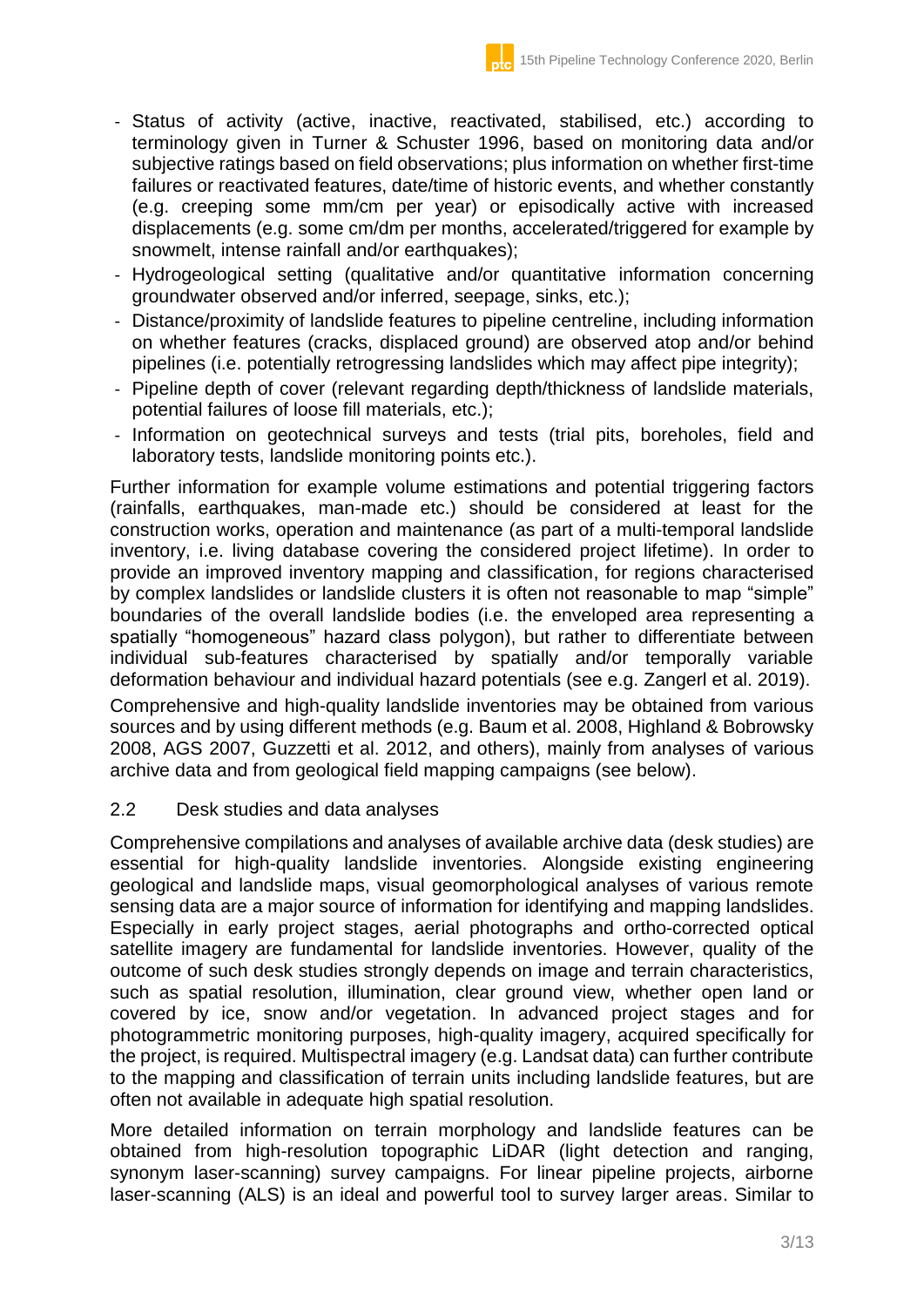aerial photographs, ALS surveys can be performed using manned aircraft or unmanned aircraft vehicles (UAV). In contrast, ground-based terrestrial laser-scanning (TLS) is limited to surveying and monitoring selected critical sites. Laserscan technology permits a detailed, area-wide and three-dimensional survey of terrain surfaces. LiDAR 3D point cloud data and processed derivatives such as digital elevation models (DEMs), contour lines, hillshade images and classified slope inclination maps provide crucial information on terrain characteristics. In contrast to optical imagery, where terrain features may be shielded by vegetation, vegetation features can be extracted from the LiDAR point cloud data, enabling critical features (such as landslides, erosion, sinkholes, etc.) to be clearly identified and mapped.

Multi-temporal differential LiDAR data provide evidence of whether landslide features have been pre-existing, or related to specific events (like earthquakes, rainstorms, etc.) or construction works, and also enable the quantification of landslide mass wastes and accumulation (Figure 1) as well as of construction-related earth works (determination of cut and fill volumes). In addition, multi-temporal point cloud data can provide information on 3D displacement vectors (to as resolution of some dm), meaning that 3D survey can be performed and monitoring data be gathered without direct site access being required (Fey et al. 2015, Pfeiffer et al. 2019).

Figure 1: Differential ALS hillshade image depicting quantified landslide mass wastes and accumulations. *Magenta*: source areas with negative vertical displacements (terrain subsidence -0.5 to -2 m). *Yellow:* positive vertical displacements (uplift +0.5 to +2 m) due to mass accumulations.



Further information on terrain (in-)stability can be derived from satellite-borne interferometric synthetic aperture radar (InSAR) data (e.g. Rott & Nagler 2006). Multitemporal radar images cover large areas (up to hundreds of  $km^2$ ) and can provide information on locations and amounts of ground deformations (landslide and earthquake displacement maps; see Figure 2).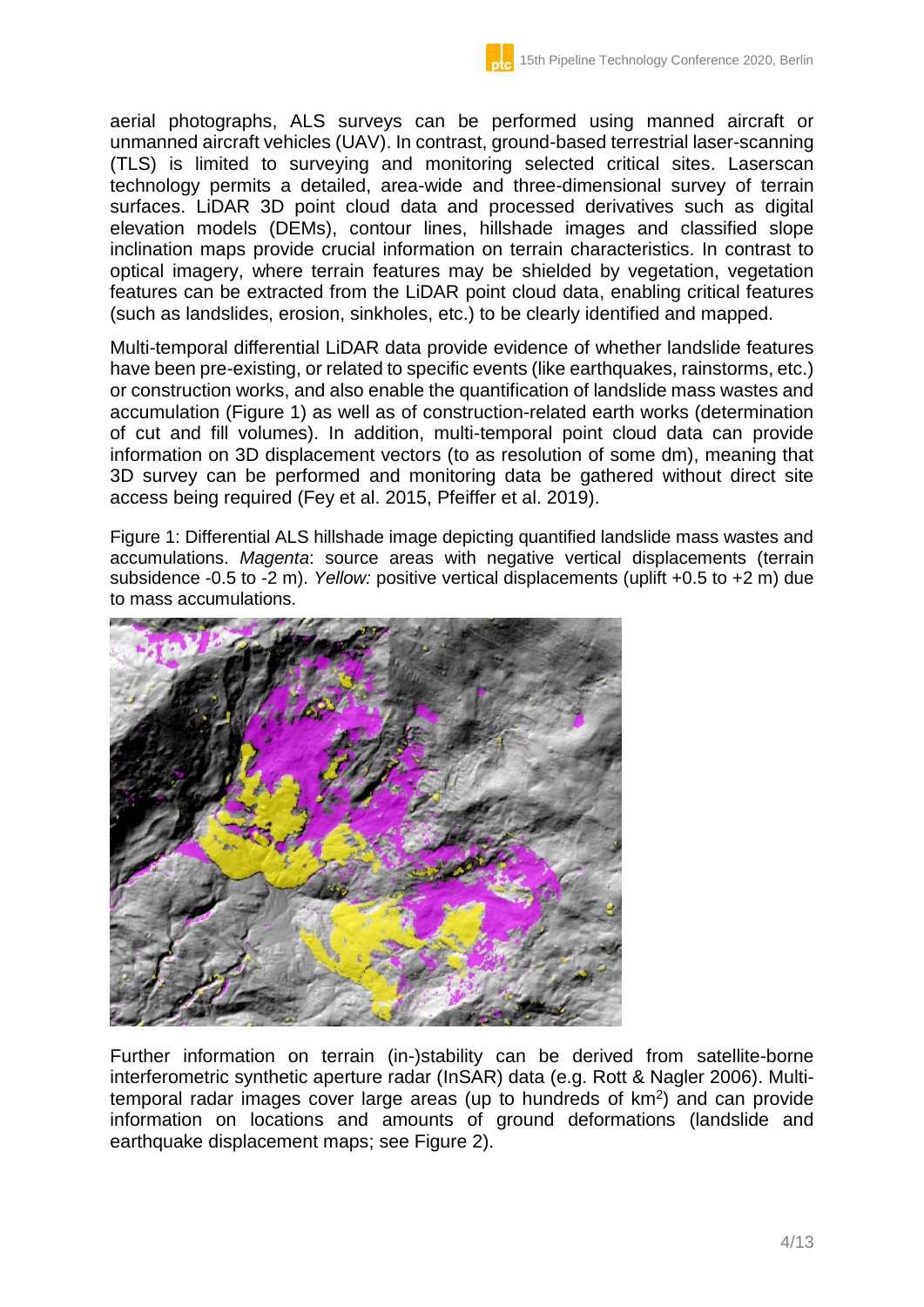Major advantages of InSAR analyses are i) the high resolution of data, which enables detection of very slow landslides with displacements of some mm-cm/year, and ii) the amount of archive data, which now cover several years of earth observation and thus enable retrospective monitoring of large project areas and critical sites (Prager et al. 2009, Intrieri et al. 2018). However, limitations for InSAR techniques are given by topographic settings (slope aspect and steepness, as well as shading effects, etc.) and by snow, ice and/or high vegetation cover.

Figure 2: Landslide-prone badland terrain captured as an optical satellite image (*left*) and InSAR displacement map (*right*, calculated by Enveo Ltd. from ALOS PalSAR L-band 23cm, dates 2007-2008) showing stable and/or insignificant terrain units (*green*) and displaced ground (*orange to red*, i.e. erosion features and active landslides; *red circles* indicate major displacements of up to 6 cm/year).



In addition to analyses of remote sensing data, various other archive data sources including geodetic surface monitoring data, geotechnical subsurface monitoring data, historic chronicles of events, personal information from local residents and others such as radiometric age dating data can contribute to landslide inventories. Age dating data can provide crucial information for differentiating between landslide and non-landslide deposits (e.g. between earthflow or rock avalanche deposits and glacial till) and may form a basis for the establishment of landslide chronologies and time-series for hazard assessments (concerning recurrence intervals, frequencies, and failure probabilities).

### 2.3 Geological field investigations

Geological field investigations comprise the assessment of lithological, structural, geotechnical and hydrogeological characteristics of landslide areas. The respective information can be obtained from field mapping campaigns, field measurements and subsurface investigations (trial pits, boreholes including in-situ tests and monitoring). Detailed lithological mapping of landslide source and accumulation areas can enable a correlation of geological units and materials, and thus provide crucial input for process analyses (e.g. of landslide mechanics and deformation/runout behaviour, if single or multiple landslide events, etc.) (e.g. Prager et al. 2009, Dufresne et al. 2016).

Findings from field mapping campaigns should be digitally recorded e.g. by using tablet-borne software applications. This enables offline navigation and waypoint mapping (including relevant site-specific information) using various kinds of projectspecific information and maps (such as topographic maps, optical and LiDAR imagery, pre-assessed landslide features, pipeline centrelines, KPs, etc.).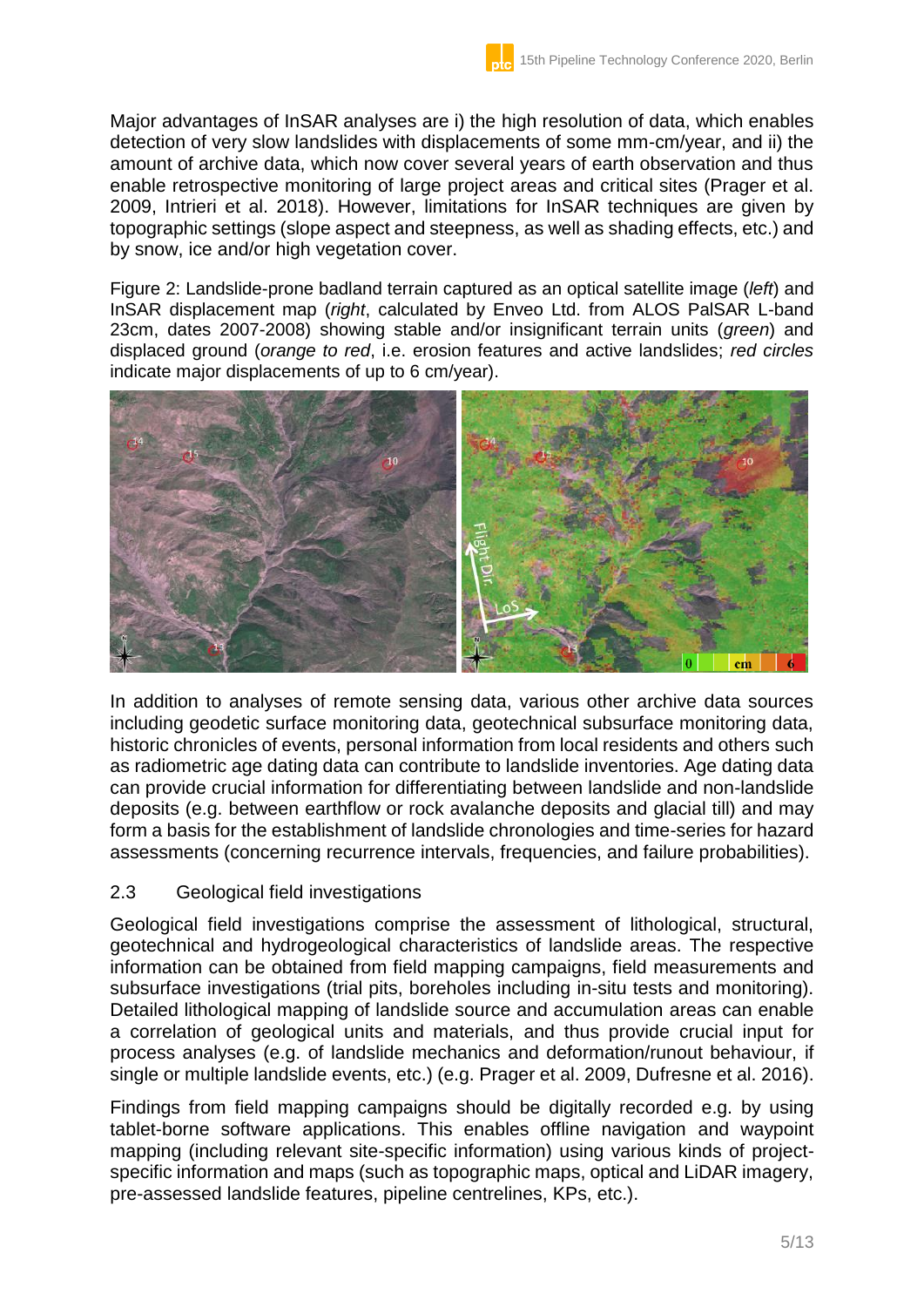In order to assess structural and geotechnical field parameters for landslide analyses and planning of mitigation measures, geological and geotechnical field measurements (spot measurements) are to be performed at representative outcrops in accordance with international standards and guidelines. This comprises measurements of the spatial orientations of exposed main discontinuities (stratification or bedding planes, major fractures, etc.), the assessment of engineering geological rock mass parameters, and performing geotechnical field measurements in soils and weak rocks.

Based on the findings from geological field surveys, detailed geotechnical subsurface investigations (trial pits, rotary core drillings including in-situ tests, and geotechnical lab analyses) may be required at selected landslide locations. The geological profiles obtained therefrom can provide evidence of displaced materials e.g. varying degrees of weathering/disintegration and/or sheared soils/rocks. Equipped with groundwater standpipes or inclinometer, borehole locations can also yield essential monitoring data concerning time-dependent landslide behaviour and for hazard assessments.

# **3 Landslide Susceptibility Analyses**

Landslide susceptibility analyses (LSA) based on weighted statistical parameters represent a powerful tool for assessing sections of landslide-prone terrain (potential first-time failures) and for subsequent hazard evaluations. The required input data comprise a variety of field information (lithological, geotechnical and geomorphologic terrain units/maps, landslide inventory, man-made deposits, etc.) as well as different high-resolution remote sensing data. The main relevant geo-information includes data derived from digital elevation models (e.g. slope inclination and aspect, altitude or terrain curvature, topographic position index TPI, watersheds and stream networks, etc.), and multispectral imagery (such as land use classifications, normalized density vegetation index NDVI) (van Westen et al. 2008, Corominas et al. 2014, and references therein).

LSA can be performed using qualitative and/or quantitative approaches (Chae et al. 2017). Qualitative or knowledge-driven (empirical) methods are based on weighting of predisposing factors by experts, and therefore may involve a considerable degree of bias (due to the subjectivity of experts' ratings). In contrast, quantitative methods are based on physical process analyses or data-driven analyses (statistical relationships between predisposition factors and landslide occurrences). Physically-based approaches (e.g. infinite slope models, 3D runout analyses) are generally complex and computationally intensive, and thus preferentially applied to individual slopes or rather small areas. Data-driven approaches, on the other hand, can be used to cover large regional extents (pipeline ROWs) and provide a sufficient statistical robustness for the large amount of input datasets. Besides, several data-driven models can be easily implemented in a Geographic Information System for further data processing.

In view of this, data-driven bivariate statistics are commonly applied for large-extent pipeline corridors. Using bivariate methods, statistical relationships between known landslide locations and various terrain factors that potentially contribute to landslides can be analysed (e.g. slope geometries, soil/rock properties, drainage patterns, fault vicinity, man-made cuts or fills, etc.). Thus, a practicable workflow using a combination of two methodologies, namely Frequency Ratio (FR) and Weight of Evidence (WoE), has been established, which provides a satisfactory compromise between computational effort and predictive power of results.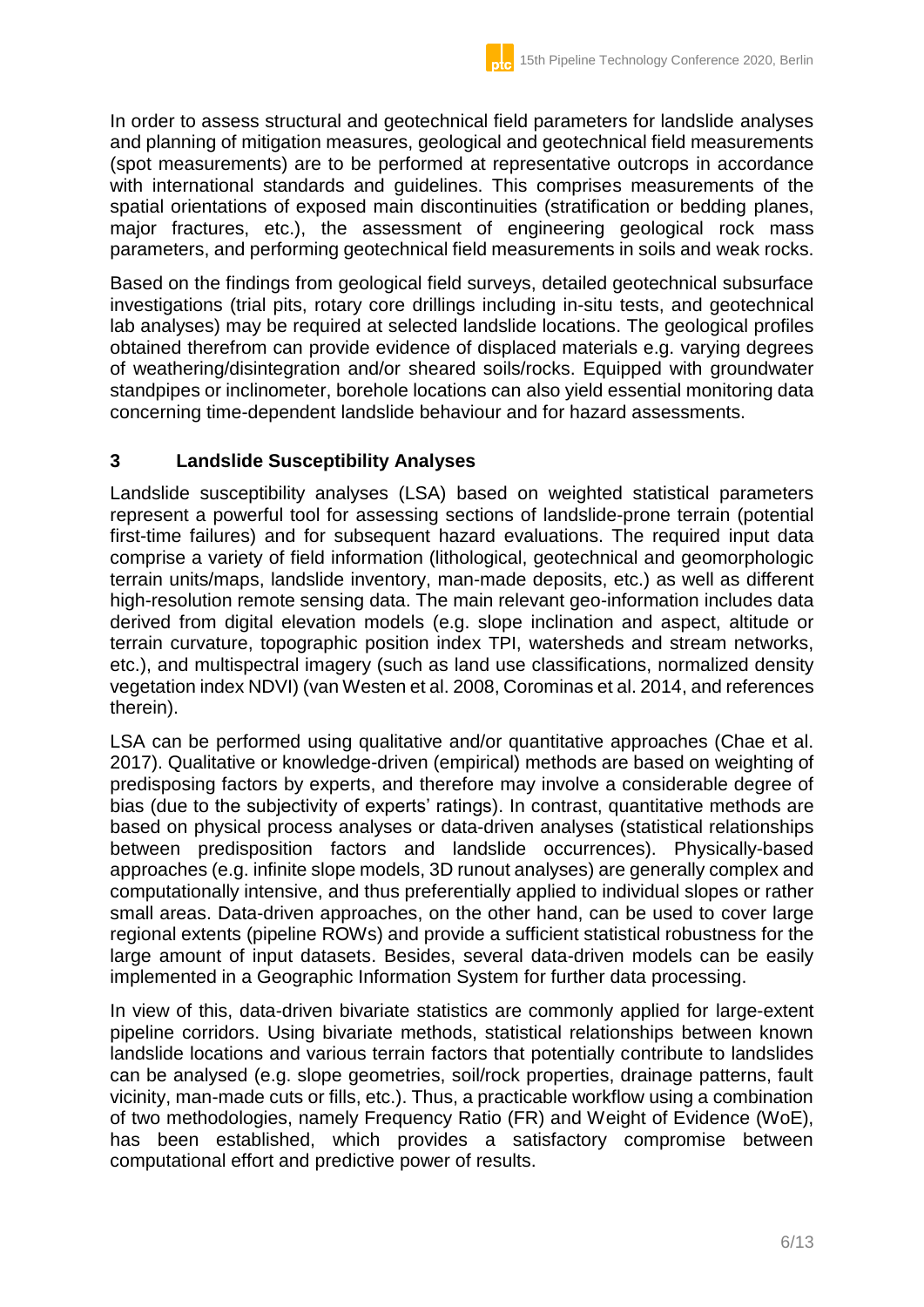For both approaches (FR and WoE), each input factor is categorised into a set of classes (based on literature reviews and expert knowledge) and tested for its spatial relationship with the landslide inventory. Both approaches allow the calculation of the probability of landslide occurrence, i.e. landslide susceptibility index (LSI) as a measure for identifying landslide-prone locations (see Figure 3) (Bonham-Carter 1994, Bonham-Carter et al. 1989, Lee & Choi 2004). For reasons of comparability, the predictive power of results is verified by computing the receiver operating characteristic (ROC) curves and the area under the curve (AUC) values (Chung & Fabbri 2003). The full model workflow can be implemented in ArcGIS 10.6 by using the spatial analyst extension and the ArcSDM toolbox for WoE.

Figure 3: Exemplary landslide susceptibility maps depicting a normalised landslide susceptibility index LSI calculated using the FR (*figure lower left*) and WoE approaches (*figure lower right*). Both computed models based on selected input parameters (*smaller figures above*, e.g. slope characteristics, TPI, buffer distances to road cuts and faults, expert judgements of soil/rock characteristics).

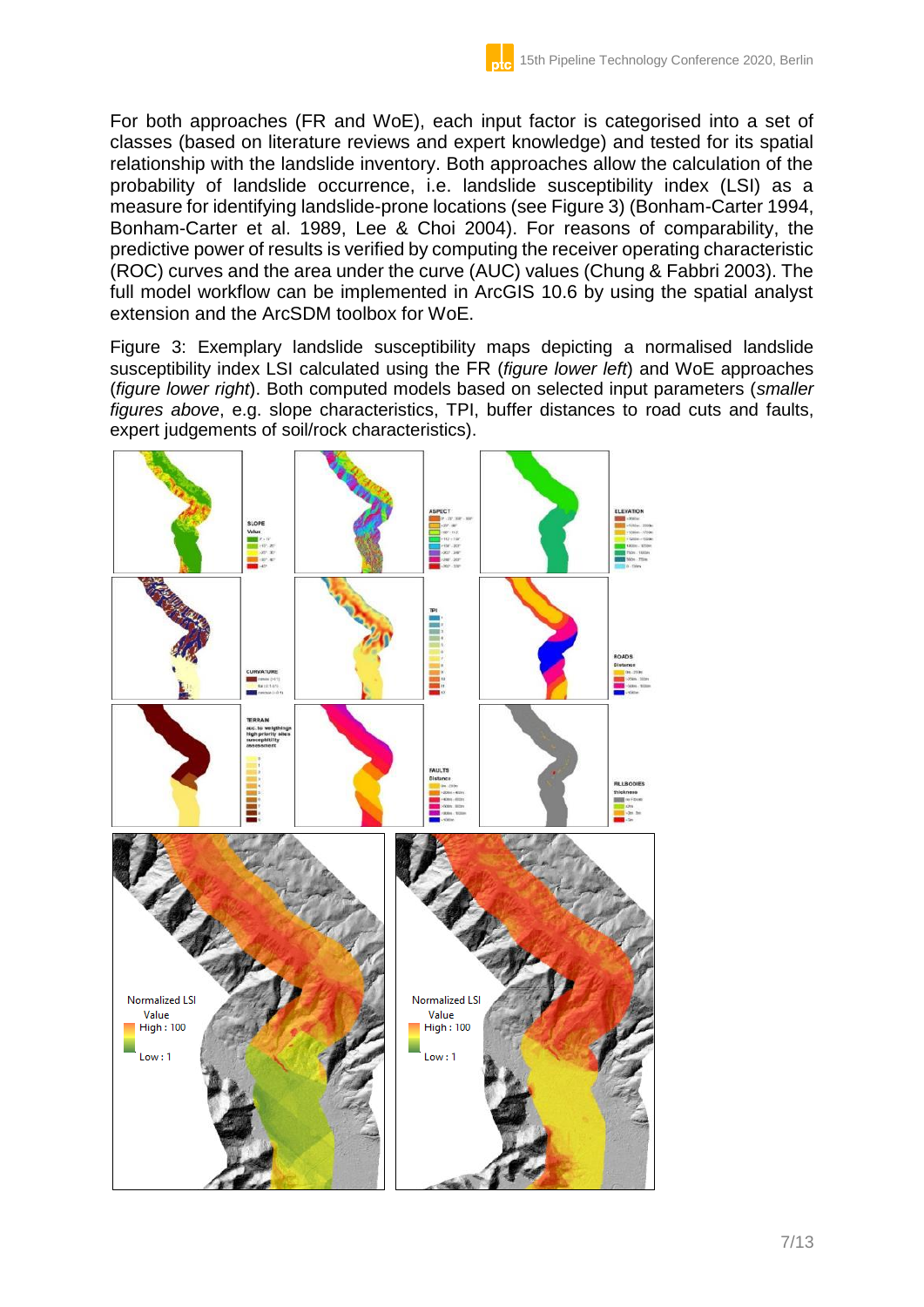### **4 Landslide Hazard Assessments**

Natural hazards may be defined as "*the probability of occurrence within a specified period of time and within a given area of a potentially damaging phenomenon*" (Varnes & IAEG 1984). Landslide hazards may be defined as the probability of slope failure, which can be statistically assessed based on geotechnical parameters and/or empirically based on expert judgements (Turner & Schuster 1996). This implies the magnitude of landslide events (destructive power) within a given area (geographic locations of landslide occurrences) and given period (temporal frequency of occurrence and recurrence) (Guzzetti 2006, AGU 2007).

In general, for landslide hazard assessments different approaches may be required: i) site-specific geotechnical slope stability analyses, ii) comprehensive regional (ROW) analyses and iii) runout studies for rapid landslides (on individual local and/or regional scale). The locations, stability conditions and expected magnitudes of landslides can be obtained from detailed inventory data (including geotechnical and geodetic surface and subsurface information) and susceptibility analyses (see above).

Area-wide hazard maps related to the failure (release) of landslides can be assessed using probabilistic and deterministic approaches. Probabilistic landslide hazard maps show the spatio-temporal probabilities of landslide occurrence (in the range 0-1). Deterministic landslide hazard maps delineate between hazard areas and non-hazard areas (showing a factor of safety or landslide depth), and are directly related to trigger events of a defined magnitude or frequency (such as intense rainfalls or earthquakes). In principle, both types of landslide hazard maps can be established using several methodological approaches (see Chapter 7 References):

- Physically-based hazard maps may be based on modelling e.g. rainfall infiltration, pore pressure or seismic accelerations, and deriving a factor of safety. Since specific geotechnical parameters are required, this approach has been preferentially applied to selected critical regions. However, by varying the input parameters also probabilistic slope scenarios can be calculated (sensitivity analyses);
- Statistical methods: the spatial probability of landslides may be derived by relating the landslide inventory to a set of susceptibility layers (e.g. slope inclination, lithology, land cover) by using various approaches. If the inventory implies temporal information, probabilistic hazard maps can be derived. Statistical approaches may also be applied to assess triggering thresholds (or probabilities) of defined rainfall or earthquake scenarios by relating the landslide inventory to meteorological or seismic records (assessment of worst-case landslide scenarios or scenarios with a certain probability of exceedance for defined triggering events, etc.).
- Rule-based methods: a number of well-documented landslide areas are selected to develop a rule-based approach by means of statistical analyses, physically-based modelling and/or morphometric analyses, in combination with expert knowledge. These rules obtained from selected well-documented landslide regions may be transferred to other less documented areas.

The best applicable approach depends on the quality and quantity of the available input data. Physical-based approaches require a certain amount of geotechnical data and may preferentially be applied to some selected areas. Statistical approaches, on the other hand, are applicable for regions with a high-quality landslide inventory. If the quality of the landslide inventory is insufficient, rule-based approaches may be applied (however, this may lead to results which do not represent hazard maps but rather susceptibility or hazard indication maps).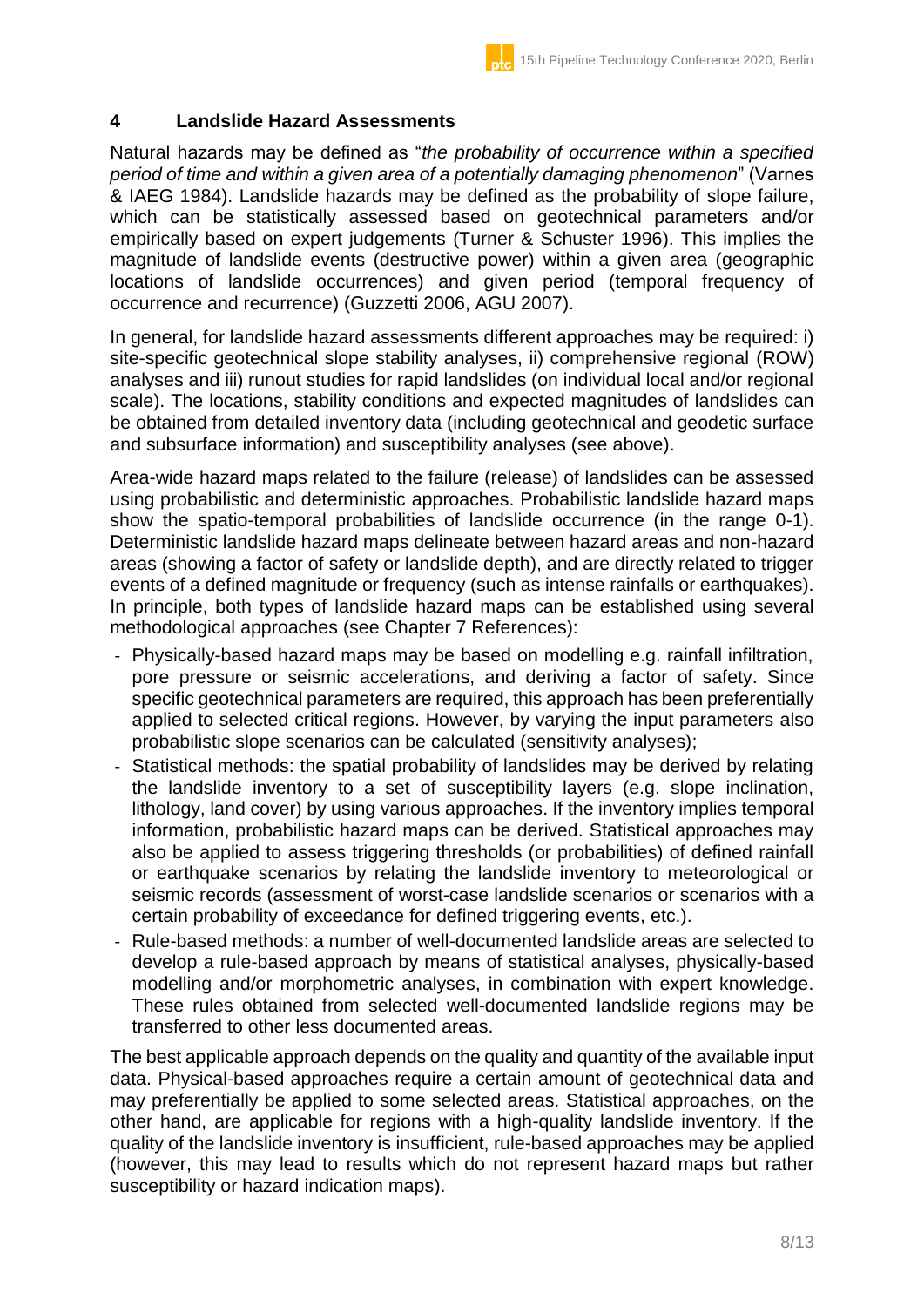In addition to slope stability and failure assessments, also landslide hazard maps related to the transit and accumulation paths of landslides may be required. Such runout studies can be performed by using specific modelling software (see for example Dorren et al. 2006, Hungr & McDougall 2009, Gruber & Mergili 2013, Hergarten & Robl 2015). On the one hand, landslides with runouts initiating from the ROW can affect third parties below. On the other hand, long-runout landslides such as major rock avalanches and debris flows may have sources far beyond ROWs (see e.g. Geertsema et al. 2009, Dufresne et al. 2016), and therefore sometimes affect pipeline corridors rather unexpectedly if not been considered by extensive regional studies. Therefore, the hazard classification of identified landslides should be based on expert judgments of the observed terrain features. It is also important that differentiation is made between landslides with active movements and/or potential for renewed movements along preexisting sliding zones (i.e. rock/soil slides and/or flows) and landslide deposits which represent rather "stable" accumulation features (e.g. ancient debris fans, rock fall and rock avalanche deposits, etc.). Another important hazard threat to pipelines, and thus also to be considered, is possible retrogression of steep and high, bare cliff sections.

In complex landslide settings (cf. Section 2.1., p. 3), the hazard rating may locally differ from the general classification scheme, because for example i) slope failures can change slope geometries and stresses, and thus trigger adjacent instabilities, or ii) in landslide clusters, individual failures situated upslope of a certain location may load and thus reactivate older landslides further downslope, or vice versa iii) erosion of landslide toes by torrents and rivers may retrogress and cause failures further upslope. Thus, depending on the local site conditions, also apparently "negligible" to "very low" hazard landslides may be classified as "low" to "medium" hazard features (even if they are a distance away from the centreline), since these landslides may potentially influence landslides closer to the ROW).

The information obtained from inventory, susceptibility and hazard assessments can be summarized in a landslide hazard/risk classification scheme (Figure 4) and applied to indicative hazard maps. This aims to provide data in such a form (decision matrix) that it then can be used for the classification of route corridors, the selection of preferred centrelines and for route optimisations. For construction and long-term pipeline integrity, detailed risk determination (incl. pipe stress analyses), designing mitigation measures, and establishing monitoring concepts and maintenance plans (incl. priority ranking of potential landslide-related repair works) is mandatory.

# **5 Landslide Risk Assessments**

Concerning risk, literature offers a large variety of definitions and assessment procedures, with a conventional risk definition expressed by the product of probability (of a hazard) and consequences. According to Varnes & IAEG 1984, (landslide) risk may be defined as the expected losses, damages or disruption of economic activities due to a particular natural phenomenon. For pipelines, landslide risk may be viewed as the probability of undesirable consequences and expected degree of damage (vulnerability), such as pipeline exposure, freespan, bulging and/or rupture.

As hazard assessments, also risk assessments may be based on quantitative and qualitative approaches (see references, e.g. Guzzetti 2006, AGS 2007).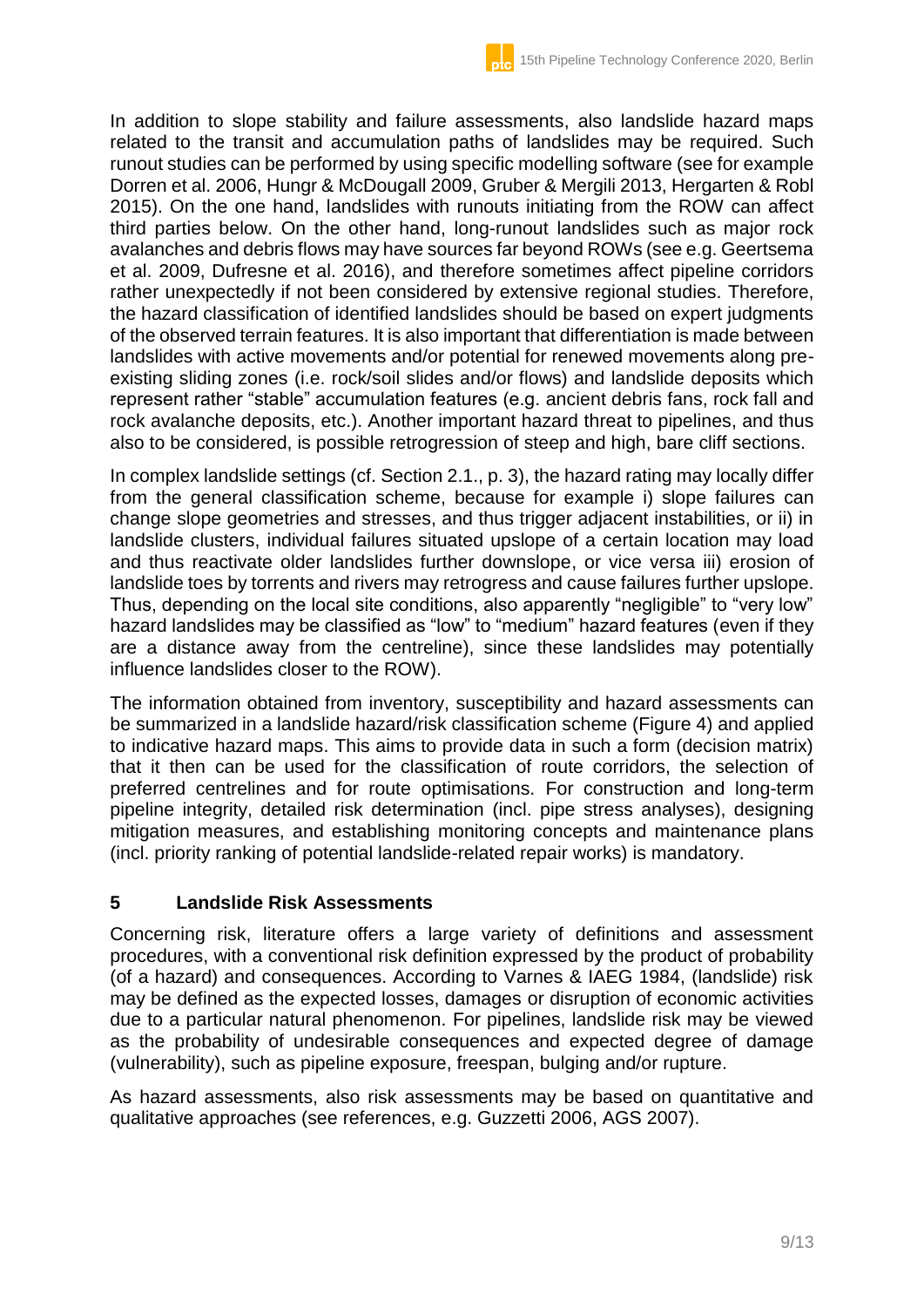#### Figure 4: Brief description and hazard classification scheme of identified landslide features (qualitative and semi-quantitative).

| <b>Description</b>                                                                                                                                                                                                                                               | <b>Hazard Class</b>          | Indicative Hazard/Risk to Pipeline                                                                                                                                                                                                                      |
|------------------------------------------------------------------------------------------------------------------------------------------------------------------------------------------------------------------------------------------------------------------|------------------------------|---------------------------------------------------------------------------------------------------------------------------------------------------------------------------------------------------------------------------------------------------------|
| • Landslide boundary (scarp, flank or toe)<br>> 100m distance from centreline.                                                                                                                                                                                   | H <sub>0</sub><br>negligible | General threat (exposure, critical freespan or rupture)<br>not credible to barely credible                                                                                                                                                              |
| • Landslide boundary (scarp, flank or toe)<br>50-100m distance from centreline; or:<br>• minor and shallow landslide within ROW, but<br>hazard feature entirely removed by construction<br>works.                                                                | H <sub>1</sub><br>very low   | General threat (exposure, critical freespan or rupture)<br>barely credible to rare.                                                                                                                                                                     |
| • Landslide boundary (scarp, flank or toe)<br>25-50m distance from centreline; or:<br>• minor and/or shallow landslide within ROW,<br>but mitigated by construction works.                                                                                       | H2<br>low                    | General threat barely credible to unlikely.<br>Exposure unlikely;<br>Critical freespan (project-specific) rare;<br>Rupture barely credible to rare, only under exceptional<br>circumstances $(0.1\% chance of occurrence during)$<br>project lifetime). |
| • Landslide boundary (scarp, flank or toe)<br>10-25m distance from centreline; or:<br>• minor and/or shallow landslide on centreline,<br>but mitigated by measures (at and beyond ROW);<br>(detailed assessments and measures required,<br>reroute recommended). | H3<br>medium                 | General threat rare to possible.<br>Exposure possible;<br>Critical freespan (project-specific) unlikely;<br>Rupture during project lifetime rare to unlikely<br>(0.1% to 1% chance of occurrence during project<br>lifetime).                           |
| • medium-/deep-seated landslide<br>0-10m distance from centreline:<br>(reroute strongly recommended).                                                                                                                                                            | H <sub>4</sub><br>high       | General threat possible to likely.<br>Exposure likely;<br>Critical freespan (project-specific) possible;<br>Damage or rupture during project lifetime possible<br>(1% to 10% chance of occurrence during project<br>lifetime).                          |
| • deep-seated landslide or landslide-cluster<br>0-10m distance from centreline;<br>(reroute inevitable).                                                                                                                                                         | H <sub>5</sub><br>very high  | General threat likely to almost certain<br>Pipeline rupture during project lifetime almost certain<br>(> 10% chance of occurrence during project lifetime).                                                                                             |

Quantitative (probabilistic) landslide risk analyses are based on numerical parameters (e.g. landslide frequencies, magnitudes) to estimate objective probabilities of pipeline damage. Concerning the indicative ranges of annual probabilities for different types of landslides (see e.g. AGS 2007), the specific input data on activity and recurrence intervals (radiometric age dating data, chronicles, time series, statistics, mid-/long-term monitoring data, etc.) are often incomplete or not available, especially on a regional scale. Thus, temporal/spatial probabilities related to 25- or 50-year project lifetimes can often hardly or not seriously be quoted as an input for risk calculation.

Instead, qualitative (heuristic) approaches may be more applicable. Qualitative ratings are relative and descriptive, with inferred likelihoods based on geological and morphological site information (i.e. multi-temporal landslide inventories and hazard scenarios) and expert judgements, and may also consider literature data on landslides in comparable settings. In some projects, landslide risk has been simply based on the location and distance of individual landslide features to the RoW (centreline).

For a more detailed risk assessment, landslide parameters such as kinematics (velocities, potential accelerations and stabilisation), geometries (thickness/depths) and potential for landslide expansion should also be considered (see also Chapter 6 Hazard Assessments). Based on experiences, several landslides such as earth flows in cohesive soils or deeply weathered claystone units, in principle have the potential to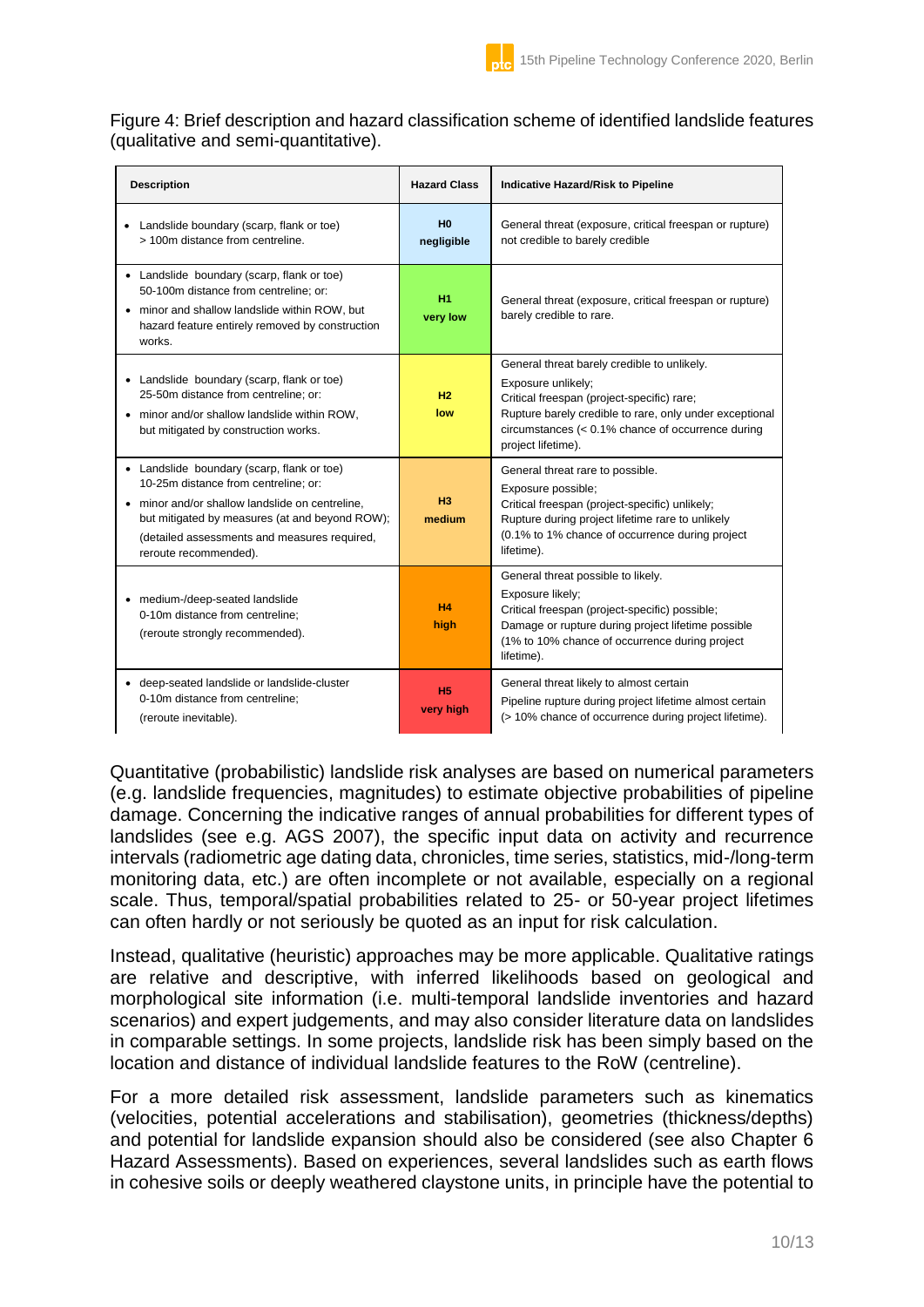be re-activated within a specific pipeline lifetime, but also previously stable or marginally stable slopes can be affected by first-time failures (see susceptibility analyses above). Concerning potential impacts on pipelines, several slow to very slow ("creeping") landslides often do not cause pipe exposures and/or freespan but rather mid- to long-term deformations and potentially critical pipe stress and strain. Thus, and because changing boundary conditions like earthquakes and/or intense rainfalls can affect especially such pre-existing landslides (i.e. reactivations or accelerated movements are generally more likely than major first time failures), potentially critical sites should be further assessed by monitoring (concerning direction and rate of movements, potential accelerations) and pipe stress analyses (for quantifying potential stress and strain, and identifying vulnerable sections of a pipeline).

Based on the investigations described above (landslide inventory, susceptibility and hazard assessments), a landslide register depicting the landslide-related risks can be established. This should comprise all landslide features mapped within a defined buffer distance around the pipeline, giving descriptions of and qualitative/quantitative information on:

- setting, landslide features, materials, etc. (as documented in the inventory; see Section 2);
- individual landslide hazard classes (H0 negligible to H5 very high; see above);
- probability/likelihood of pipe exposure, freespan or loading scenarios;
- pipe stress and strain (quantified by specific analyses);
- pipeline integrity (hazard/risk) assessment;
- recommended actions (indicative);
- terms for additional measures (very short- to long-term) and priority ranking of landslide site.

These landslide descriptors can be used for pipeline risk evaluation and defining sitespecific mitigation measures (e.g. geotechnical installations, monitoring). Thus, the register provides the fundamental input parameters for a risk matrix, which in turn enables the further assessment of potential costs and losses (due to pipeline repair works or shutdown).

# **6 Conclusions**

The suggested workflow presented herein aims to contribute to a practicable and effective assessment of critical landslide locations along pipeline ROWs and to an improvement of landslide management during all stages of pipeline projects (from pre-FEED to operation and maintenance). Based on long-term experiences obtained from several major engineering and research projects, the most essential input for landslide hazard and risk analyses is a comprehensive inventory database (since quality and quantity of inventory datasets are fundamental for hazard/risk models).

The inventory and hazard risk models should be planned as a living system, meaning they should be re-interpreted and updated as soon as new survey/monitoring data are available, and/or when terrain changes are observed (new and/or expanded landslide features, man-made activities e.g. construction works or material deposition).

An overview of the main relevant information on landslide hazards and risks can be provided in a landslide hazard register. This indicates the locations at which potential pipeline damages (due to exposures, freespans, bulging and/or ruptures) have to be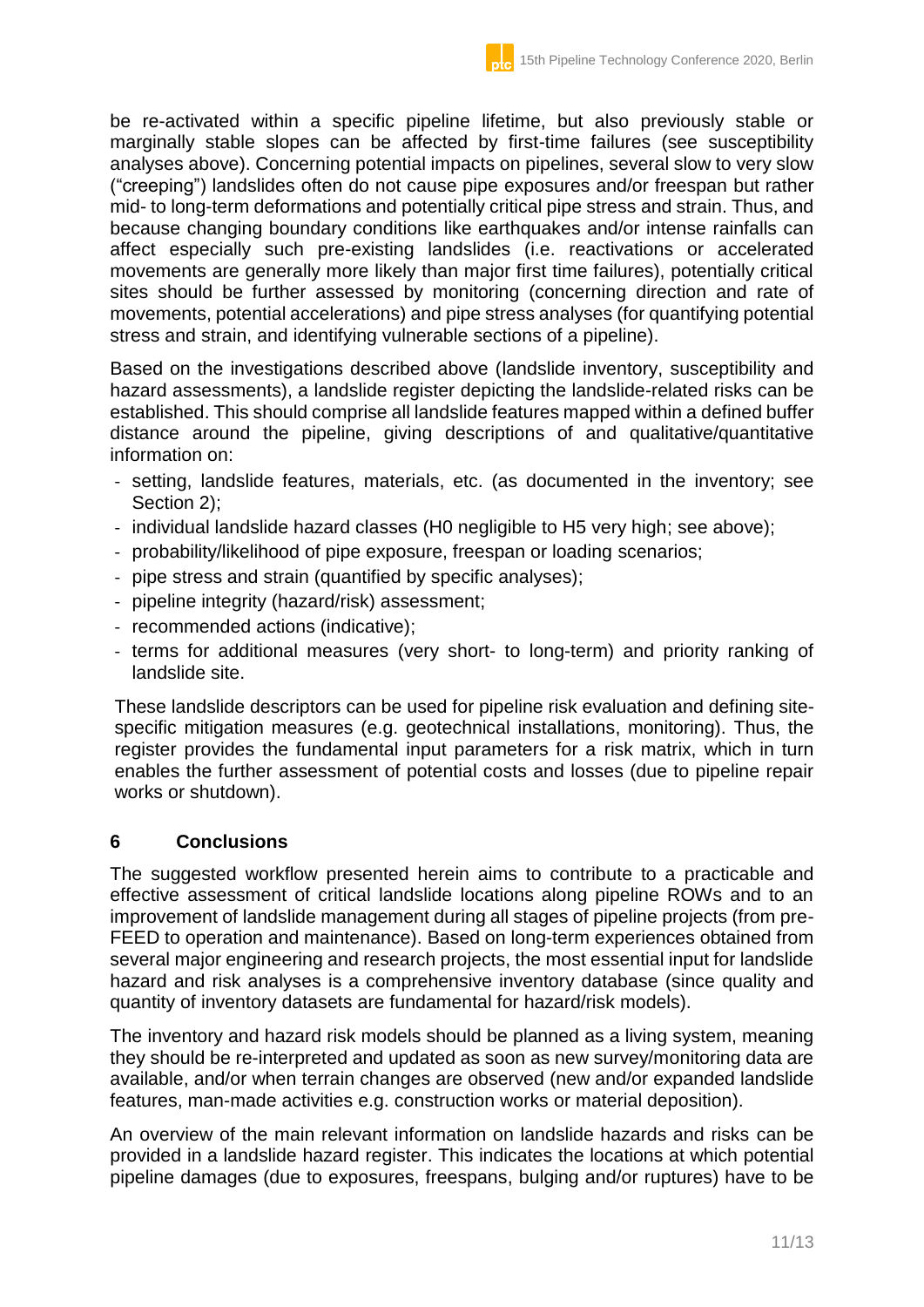expected during a project´s lifetime. Based on this, further investigations and sitespecific mitigation measures to reduce the landslide hazards and guarantee pipeline integrity can be planned (i.e. close-out, avoidance to the best possible extent, rerouting, monitoring, stabilization measures and maintenance plans); furthermore, risks concerning potential costs and losses (due to pipeline harm) can be assessed.

### **7 References**

AGS, 2007: Landslide Risk Management. - *Journal and News of the Australian Geomechanics Society 42/1*.

Baum R.L., Galloway D.L., Harp E.L., 2008: Landslide and land subsidence hazards to pipelines. - *U.S. Geological Survey Open-File Report 2008-1164, 192 pp*.

Bonham-Carter G.F., 1994: Geographic Information Systems for Geoscientists, Modeling with GIS. - *Pergamon, 416 pp.*

Bonham-Carter G.F., Agterberg F.P., Wright D.F., 1989: Weights-of-evidence modeling: a new approach to mapping mineral potential. - *Agterberg F.P. et al. (eds.), Statistical Applications in the Earth Sciences, 171-183*.

Chae B.-G., et al., 2017: Landslide prediction, monitoring and early warning: a concise review of state-of-the-art. - *Geosciences J. 21/6, 1033-1070*.

Chung C.F., Fabbri A.G., 2003: Validation of spatial prediction models for landslide hazard mapping. - *Natural Hazards 30/3, 451-472*.

Corominas J., et al., 2014: Recommendations for the quantitative analysis of landslide risk. - *Bull Eng Geol Environ 73, 209-263*.

Cruden D.M., Varnes D.J., 1996: Landslide types and processes. - *Turner A.K., Schuster R.L. (eds.), Landslides: Investigation and Mitigation. Transp. Res. Board, Spec. Rep. 247, 36-75*.

Cruden D., Fell R. (eds.), 1997: Landslide Risk Assessment. - *Taylor & Francis, 384 pp*.

- Dai F.C., Lee C.F., Ngai Y.Y., 2002: Landslide risk assessment and management: an overview. - *Eng. Geol. 64, 65-87*.
- Dorren L.K.A., Berger F., Putters U.S., 2006: Real-size experiments and 3-D simulation of rockfall on forested and non-forested slopes. - *Natural Haz. Earth System Sc. 6, 145- 153*.

Dufresne A., Prager C., Bösmeier A., 2016: Insights into rock avalanche emplacement processes from detailed morpho-lithological studies of the Tschirgant deposit (Tyrol, Austria). - *Earth Surface Processes and Landforms 41/5, 587-602*.

- EGIG 20118: 10th Report of the European Gas Pipeline Incident Data Group (period 1970 – 2016). - *Doc. VA 17.R.0395, 50 pp*.
- Fey C., et al., 2015: Deriving 3D displacement vectors from multi-temporal airborne laser scanning data for landslide activity analyses. - *GIScience & Remote Sensing 52/4, 437- 461*.

Geertsema M., et al., 2009: Landslides impacting linear infrastructure in west central British Columbia. - *Natural Hazards 48, 59–72*.

Gruber F.E., Mergili M., 2013: Regional-scale analysis of high-mountain multi-hazard and risk indicators in the Pamir (Tajikistan) with GRASS GIS. - *Nat. Hazards Earth Syst. Sci. 13, 2779–279*6.

Guzzetti F., 2006: Landslide Hazard and Risk Assessment. *Diss., 373 pp., Univ. Bonn*.

Guzzetti F., et al., 2012: Landslide inventory maps: New tools for an old problem. - *Earth Science Revs. 112, 42-66*.

Hählen N., 2010: Murgänge Spreitgraben Guttannen. - *FAN Herbstkurs 2010, 11 pp*.